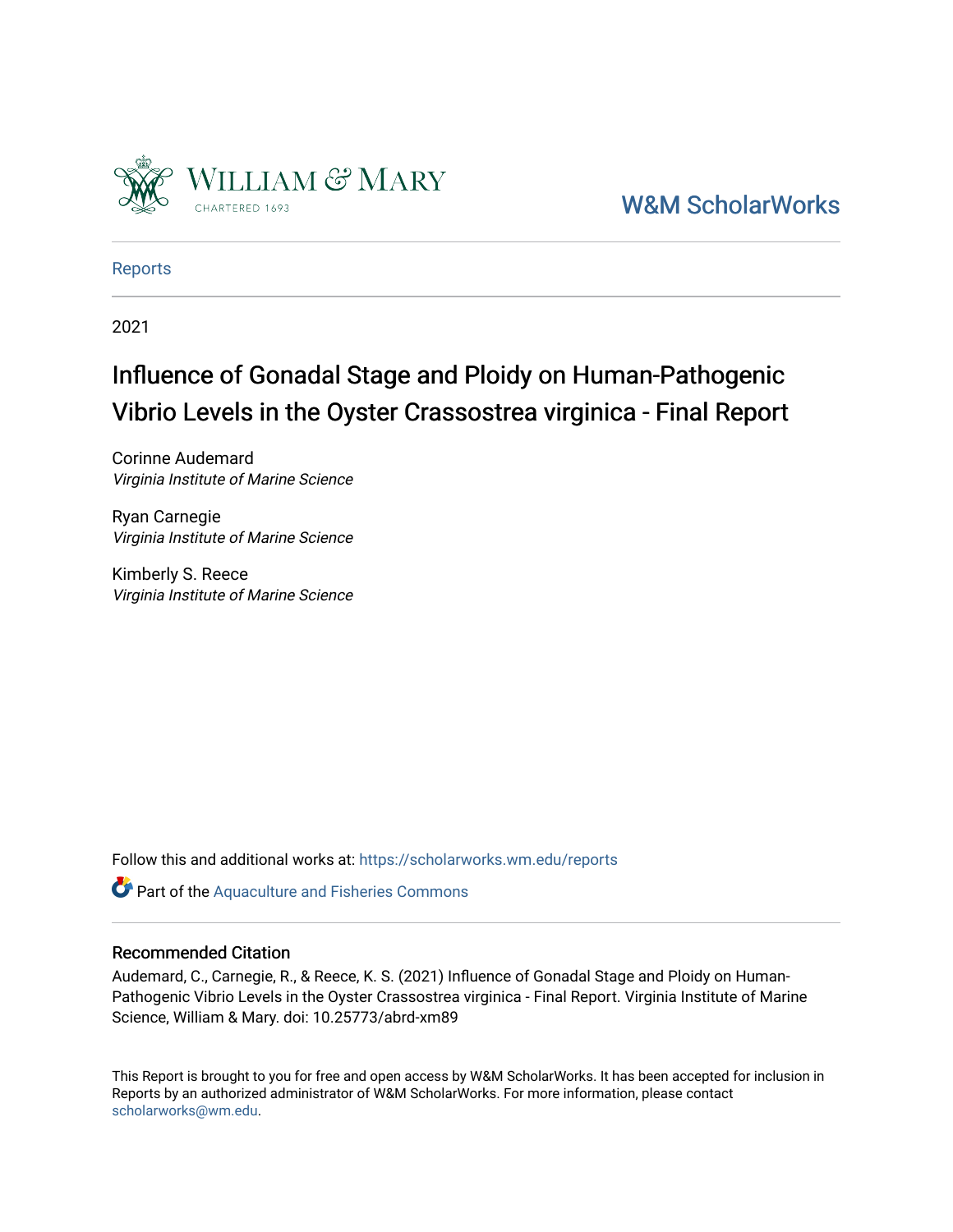# **FINAL REPORT**

# **Influence of Gonadal Stage and Ploidy on Human-Pathogenic Vibrio Levels in the Oyster**  *Crassostrea virginica*

**Award number:** NA17NMF4270211

**Program Officer:** Deirdre Kimball

**Program Office:** Fisheries Headquarters Program Office (FHQ)

**Recipient Name:** Virginia Institute of Marine Science

**PI:** Dr. Corinne Audemard **Co-PIs:** Dr. Ryan B. Carnegie Dr. Kimberly S. Reece

## **OBJECTIVES**

To determine whether oyster reproductive status and particularly ploidy influences levels of human-pathogenic *Vibrio* spp. in oyster tissues was the overall aim of this project.

Our project objectives were three-fold:

- 1) To determine the relationship between oyster gonadal stage and levels of humanpathogenic *Vibrio* spp. in two separate pairs of genetically related diploid and triploid oysters through analyses of individual oysters conducted during peak *Vibrio* season in the York River, Virginia;
- 2) To determine the relationship between oyster ploidy and levels of humanpathogenic *Vibrio* spp. in those same oysters; and
- 3) To determine the degree to which farm-level marine aquaculture practices change based on results of this project.



**Fig. 1:** Schematic presentation of the study focus.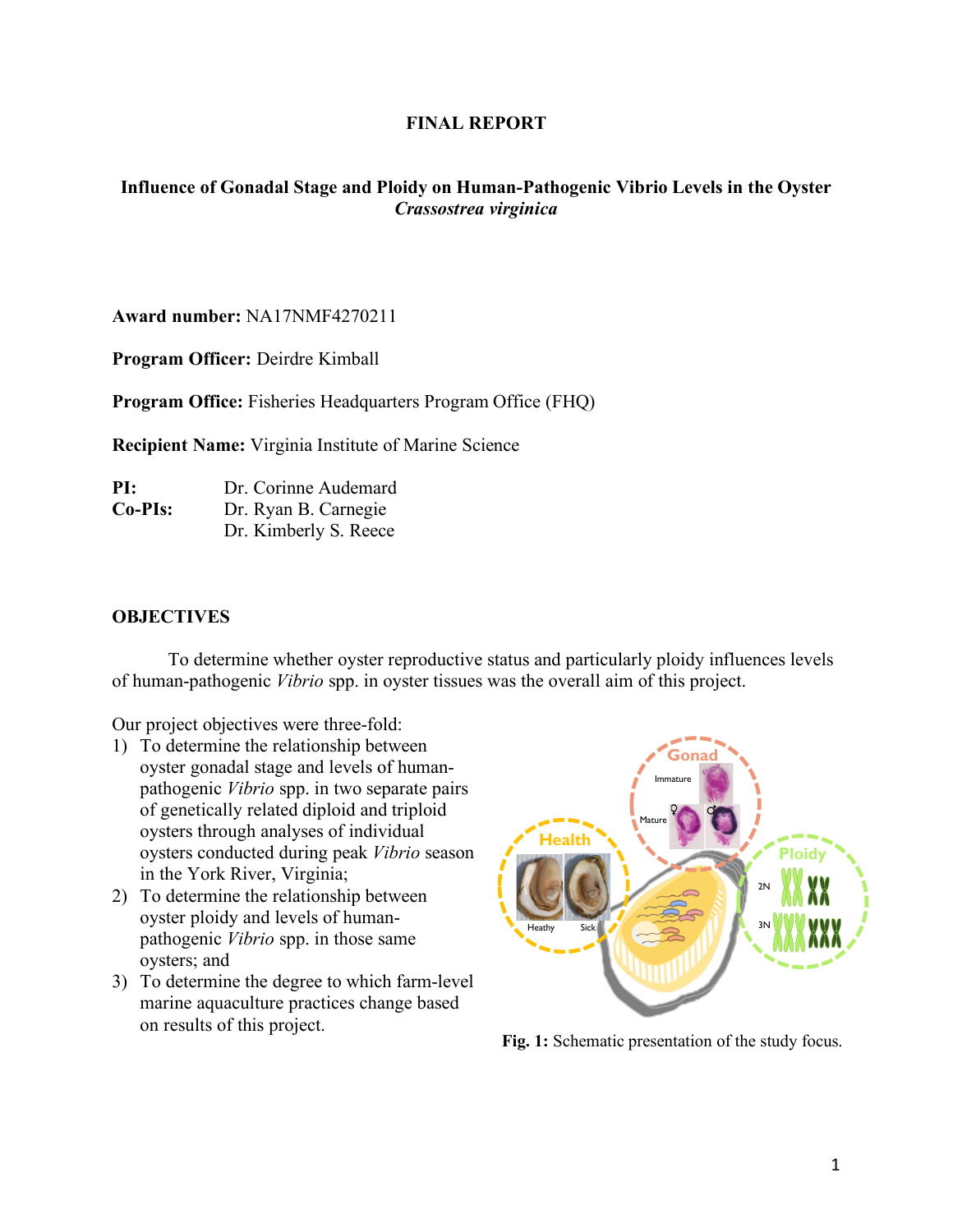## **MATERIALS AND METHODS**

### **Sampling design**

The oysters used for this project were produced by VIMS Aquaculture Genetics and Breeding Technology Center (ABC). A total of 4 lines were spawned in July 2017 and in July 2018, including 2 diploid lines and 2 triploid lines. More specifically, the following lines were chosen: 1/ a diploid line XN.LYN (2N XB) adapted to moderate salinity waters and bred for resistance to the two main oyster parasites along the East Coast of the United States, *Perkinsus marinus* and *Haplosporidium nelsoni*; 2/ a diploid line LOLA (2N LOLA) bred for *P. marinus* resistance as well as some *H. nelsoni* resistance but more tolerant of lower salinity waters; 3/ a triploid line representing a cross between the above diploid line XN.LYN and a tetraploid line, 4MGNL (3N XB); and 4/ a triploid line produced by crossing the above diploid LOLA line and the 4MGNL tetraploid line as above (3N LOLA).

After being reared at VIMS hatchery, oysters were held in the York River, the study site of this project. Early in May 2018 and May 2019, oysters produced the year before were distributed into plastic mesh oyster bags to initiate each year's experiment, with 3 bags per line, each containing 200 oysters, placed on racks in the lower intertidal of the York River at VIMS.

Samples were collected at each of 5 time points in 2018 and again in 2019. Sampling started in the Spring and ended in the Fall in order to capture the period during which *Vibrio* spp. are abundant in oysters, while also capturing different gonadal stages of oyster reproductive development. At each time point, 11 to 12 oysters per line were sampled and processed for histology and *Vibrio* levels (on 2 occasions, one of the oysters was a box, i.e. had died, and could not be processed). Water temperature and salinity were measured at time of collection.

## **Oyster gonadal stage and general health: histological analysis**

Oysters were scrubbed of external fouling, measured using calipers (shell height, mm), and then shucked with a flame-sterilized oyster knife. Transverse sections including gill, mantle, gonad, digestive gland, stomach and intestine, and associated connective tissues were fixed in Davidson's fixative (Shaw and Battle 1957) and processed using standard paraffin histological methods. Six-micron sections were stained with hematoxylin and eosin and evaluated on an Olympus BX51 light microscope.

Sex of each oyster was noted and stage of gonadal development observed in this study was identified based on the categories described in Table 1.

| <b>Ploidy</b> | Code | <b>Description</b>                                                                   |
|---------------|------|--------------------------------------------------------------------------------------|
| 2N or 3N      |      | <i>Indifferent</i> , no gonadal development                                          |
| 2N or 3N      | H    | Hermaphrodite                                                                        |
| 2N            | M    | <i>Mature</i> gonad with mature gametes                                              |
| 2N            | Р    | Post-spawn gonad                                                                     |
| 3N            | h    | Gonad occupies <i>limited</i> area of tissues with <i>no or few</i> mature gametes   |
| 3N            | bМ   | Gonad occupies <i>limited</i> area of tissues with <i>abundant</i> mature gametes    |
| 3N            | a    | Gonad occupies <i>extensive</i> area of tissues with <i>no or few</i> mature gametes |
| 3N            | aM   | Gonad occupies extensive area of tissues with <i>abundant</i> mature gametes         |

|  | Table 1: Categorical staging of oyster gonads. |  |  |  |
|--|------------------------------------------------|--|--|--|
|--|------------------------------------------------|--|--|--|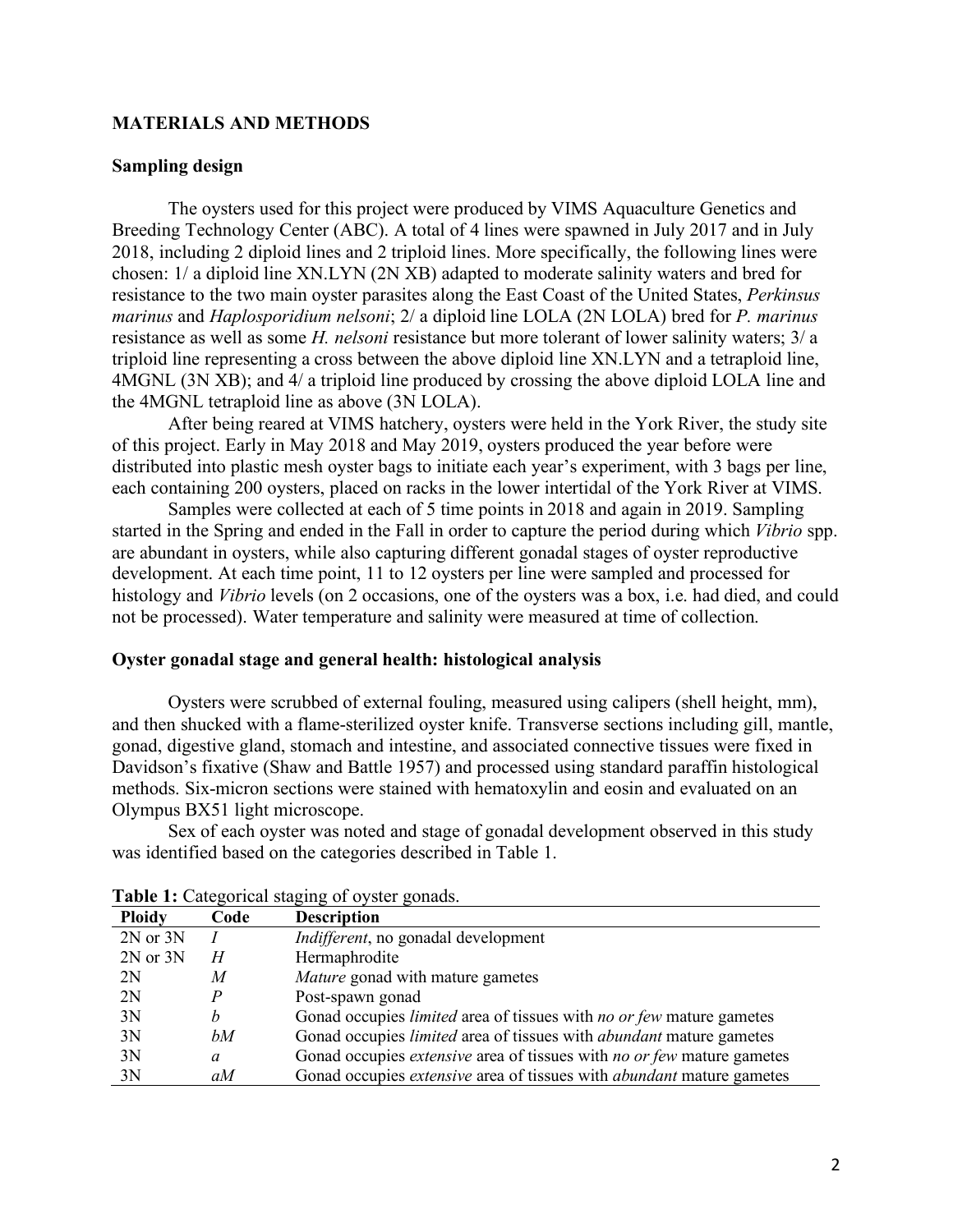The categories were different for diploid and triploid oysters reflecting the differences observed in terms of gonadal development associated with ploidy (Matt and Allen 2021). Oysters with no gonadal development observed were categorized as *indifferent* and hermaphrodites were observed in both diploid and triploid oysters.

Infection status with respect to the major pathogens *Perkinsus marinus* and *Haplosporidium nelsoni* was determined histologically, and intensity of infection was ranked based on the scale shown in Table 2. Intensity was rated as *rare*, *light*, *moderate* or *heavy* based on the Carnegie lab's standard rubric for each category (Carnegie and Burreson 2011, Mann et al. 2014), to provide additional perspective on the relationship between parasite infection and *Vibrio* spp. levels in individual oysters.

| Parasite               | Code         | Description                              |  |
|------------------------|--------------|------------------------------------------|--|
| Perkinsus marinus      | neg.         | No detection                             |  |
|                        | $R-L$        | Rare to Light infection                  |  |
|                        | $LM-M$       | Light Moderate to Moderate infection     |  |
|                        | <i>MH-H</i>  | Moderate Heavy to Heavy infection        |  |
| Haplosporidium nelsoni | neg.         | No detection                             |  |
|                        | $R-L$        | Rare to Light infection                  |  |
|                        | $L-M$ , $MF$ | Light to Moderate infection, Multi-Focal |  |
|                        | M, S         | Moderate infection, Systemic             |  |
|                        | H, S         | Heavy infection, Systemic                |  |

**Table 2:** Categorical staging of *Perkinsus marinus* and *Haplosporidium nelsoni* infections.

# **Abundance of** *V. vulnificus***, total and pathogenic** *V. parahaemolyticus***: MPN-qPCR**

*Vibrio* spp. densities in samples was measured using a three-tube most-probable number (MPN) approach followed by quantitative PCR (qPCR) as previously described (Bienlien 2016). After sampling of the transverse section for histological analysis, remaining oyster tissues were weighed, an equal mass of cold phosphate-buffered saline (PBS) was added, and tissues were homogenized individually using a Janke & Kunkel Ultra-Turrax TP 18/10 S9 (IKA-Werk, Wilmington, NC) at ~55 rpm for 30 s (Bienlien 2016). In between homogenizations of different samples, the part of the Ultra-Turrax in contact with the tissues was washed in a bleach solution and rinsed three times in sterile water to prevent cross-contamination. Each oyster tissue homogenate was inoculated into an alkaline peptone water (APW) MPN series and incubated at 35°C for 18-24 h (U.S. FDA 2010, Kaysner & DePaola 2004). A 1-ml volume was removed from the top cm of each APW enrichment tube and boiled for 10 min to lyse cells (Jones et al. 2009), with this lysate subsequently used as the template DNA sample in each of the qPCR assays described below.

Detection of total *V. vulnificus* was performed by targeting the hemolysin/cytolysin gene (*vvhA*) using the TaqMan assay designed by Campbell and Wright (2003) as described in Audemard et al. (2011) except that TaqMan® Fast Advanced Master Mix was used. Detection of total and pathogenic *V. parahaemolyticus* was performed using the primers and probes described by Nordstrom et al. (2007) with the modifications recommended by the FDA Gulf Coast Seafood Laboratory (J. Jones, pers. comm.). Total *V. parahaemolyticus* was detected by targeting the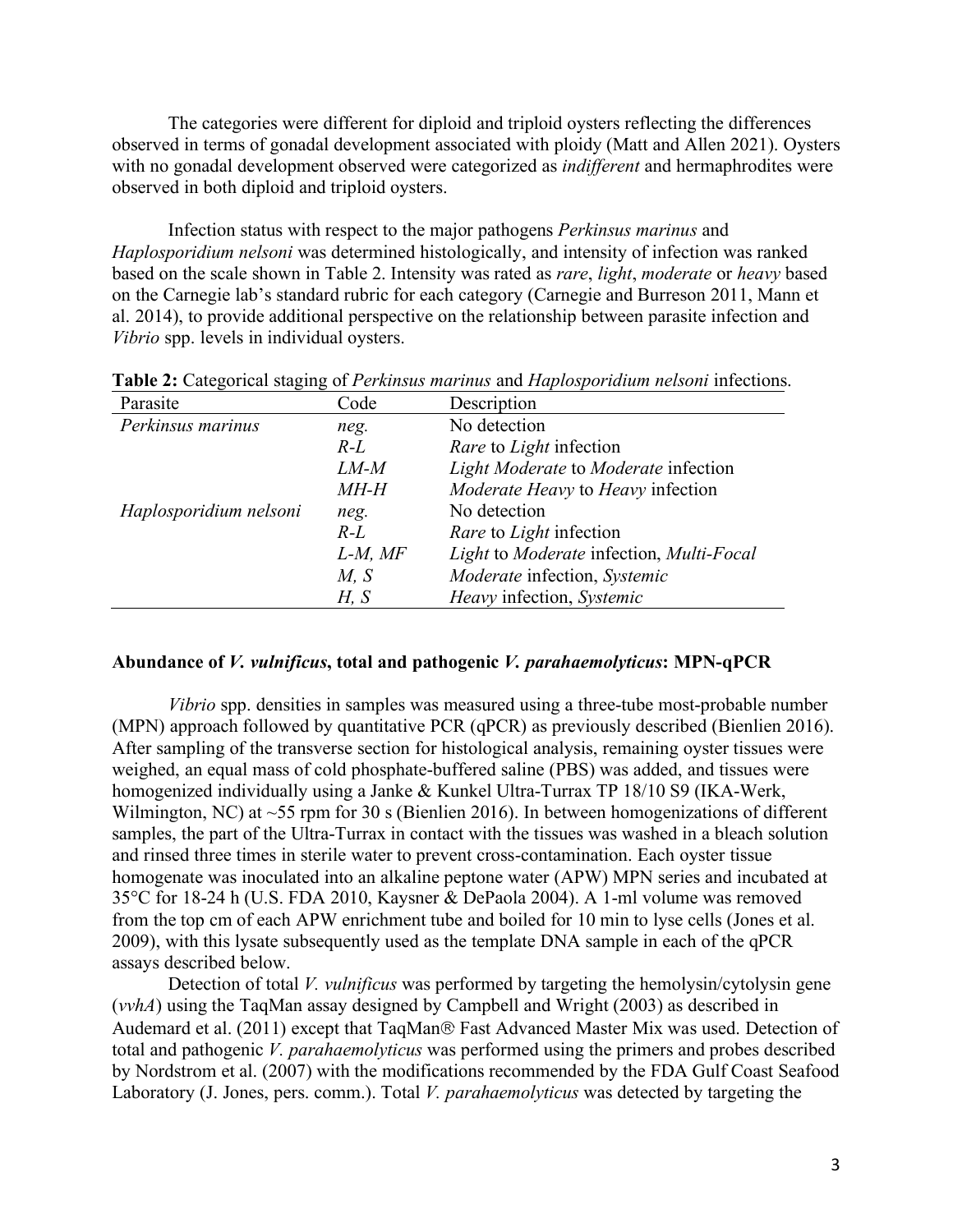thermolabile hemolysin gene (*tlh*) in a multiplex qPCR assay incorporating an internal amplification control (IAC) to ensure PCR integrity and eliminate false-negative reporting. Detection of *V. parahaemolyticus* pathogenic strains possessing the *tdh* and*/*or the *trh* gene was conducted in a second qPCR assay that also include an IAC. Results of the qPCRs were used to assess the MPN density values using approved MPN tables (US FDA 2010). Samples associated with an absence of detection of the gene targeted were given a value of 1.5 MPN/g (half the value of the detection limit of our method, i.e. 3MPN/g).

#### **Statistical analysis**

Data were analyzed using generalized linear mixed-effects models (GLMMs), which extend generalized linear models (GLMs) by including both fixed and random effects. These models can be useful for hierarchical data with autocorrelation due to repeated temporal sampling. GLMMs are expressed as:

$$
g(E(\mathbf{y}|\mathbf{b})) = \mathbf{X}\boldsymbol{\beta} + \mathbf{Z}\mathbf{b}
$$

$$
\mathbf{b} \sim \mathcal{N}(\mathbf{0}, \boldsymbol{\Sigma})
$$

where  $E(y|b)$  is the expected value of the response vector **y** conditioned on the vector of random effects **b** that are independent and identically normally distributed,  $X\beta$  is the fixed-effect linear parametric model component, **Zb** is the random-effect model component,  $\Sigma$  is the variancecovariance matrix of the random effects, and  $q$  is the monotonic link function.

Statistical models were fitted to the generalized additive models for location, scale, and shape (GAMLSS) regression framework (Stasinopoulos et al. 2017) implemented through the *gamlss* package in R (R Core Team, 2020). GAMLSS models extend generalized linear and additive mixed effects models in two important ways: (i) a wider range of distributions for the response variable are allowed compared to those included in the exponential family, including distributions that are heavy- or light-tailed, and positively or negatively skewed; and (ii) all parameters of the distributions, namely location (mean or median), scale (variance), and shape (skewness and kurtosis), can be modeled as linear or smooth functions of predictor variables.

For each *Vibrio* spp. or strain measured in this study, two types of models were explored. In *environmental models*, water temperature and salinity, which are known predictors of humanpathogenic *Vibrio* spp. abundance (Takemura et al. 2014), were included in association with various combinations of the variables associated with oysters (gonad stage, sex, oyster line, *P. marinus* infection intensity and *H. nelsoni* infection intensity). In this case, we asked whether oyster related variables may improve models based on water temperature and salinity, alone or in combination. In the second type of models, which we refer to as *oyster models*, water temperature and salinity were not included as potential predictors, but month was used as a factor in addition to the oyster variables described above. We asked whether oyster variables can be a predictor of the levels of *Vibrio* spp. measured in this study. For each type of model, sampling time point was a random factor and a variety of model parameterizations were fitted to develop the most parsimonious description of the data. Ploidy being correlated to oyster lines, ploidy was not used as a predictor variable but oyster line was included. Hermaphrodites were excluded from the analysis due to the difficulties in attributing a gonadal developmental stage to these oysters.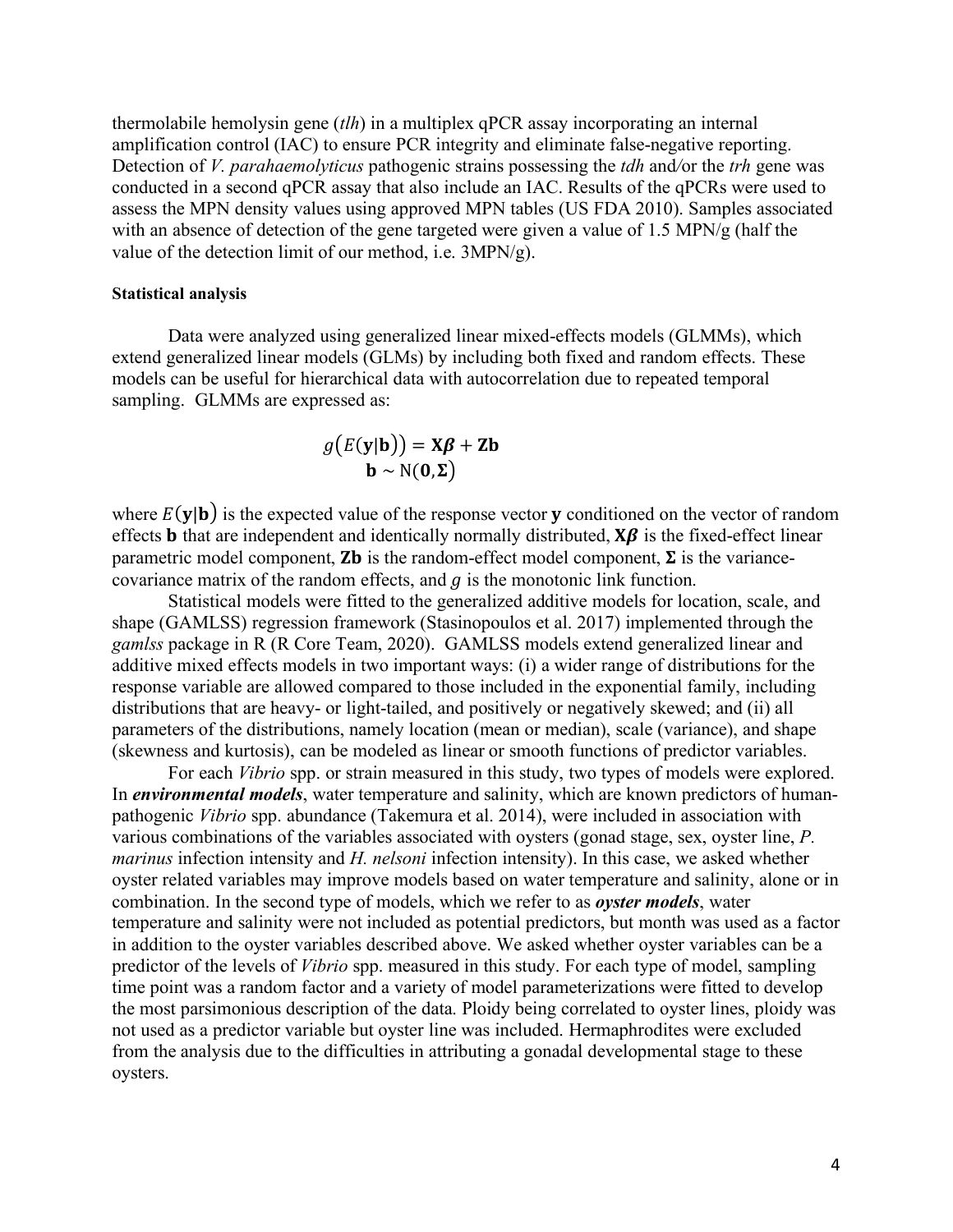Due to the high frequency of non-detection for both *tdh* and *trh* genes, a hurdle model approach was used. In this approach, the final models and associated predictions are the results of 2 steps: a first step in which models are built for binomial data (*0* for non-detect and *1* for detection of the target) using a binomial distribution, and a second step in which only the detectable concentrations are modeled using the most appropriate distribution. The final prediction is a product of the predictions associated with each of these steps.

Model selection and statistical inference was guided by Akaike's Information Criterion (AIC), the Bayesian Information Criterion (BIC), and standard model diagnostics such as QQ plots, detrended quantile-quantile plots also known as worm plots, and analyses of residuals. Marginal mean predictions (Searle et al. 1980) was generated from the selected model and uncertainty in the form of confidence intervals of predictions was estimated by applying the delta-method approximation (Dorfman 1938).

## **RESULTS**

#### **Environmental conditions**

Water temperatures measured at each sampling time point ranged from 21<sup>°</sup>C (6 June) to 26˚C (6 August and 4 September) in 2018, and from 14˚C (4 November) to 24˚C (8 July) in 2019. Salinity ranged from 13 psu (24 May) to 16 psu (4 September and 2 October) in 2018, and from 14 psu (8 July) to 22 psu (4 September and 4 November) in 2019.

#### **Oyster sex and gonad**

A total of 478 oysters were collected in this study. Sex ratios varied between time points and lines. The only consistent patterns across lines consisted of a predominance of males in May of 2019, and a predominance of oysters with no gonadal development (categorized as *indifferent*) in November 2019 (Fig. 2a). Hermaphrodites were only rarely observed.

Oyster gonadal development in diploids showed a predominance of mature individuals (*MS*) from May through August, followed by a predominance of the post-spawn (*P*) individuals in September, and an absence of development (again, *indifferent*) in October or early November (Fig. 2b). These observations aligned with the expected *C. virginica* reproductive cycle with spawning occurring in the summer and a cessation of spawning and resorption of gonad when temperature decreases in the Fall. For triploids, most observed gonadal development occupied a relatively small area of the tissues (development categorized as *b* or *bM*), with the exception of the May sampling time point in 2019 where most gonadal development occupied an extensive area of the tissues (categorized as *a* individuals). Mature gametes (*aM* or *bM*) were observed in triploids during this study, in particular in June, August and September in both studied years.

#### **Oyster parasitism**

*Perkinsus marinus*, the most significant oyster pathogen in our region and along the East and Gulf Coasts of the US, was detected in all oyster lines but prevalence and infection intensity of the parasite varied with the oyster line (Fig. 2c). 2N LOLAs were associated with higher prevalence (11/12 oysters positive for the parasite in October 2018 and in September and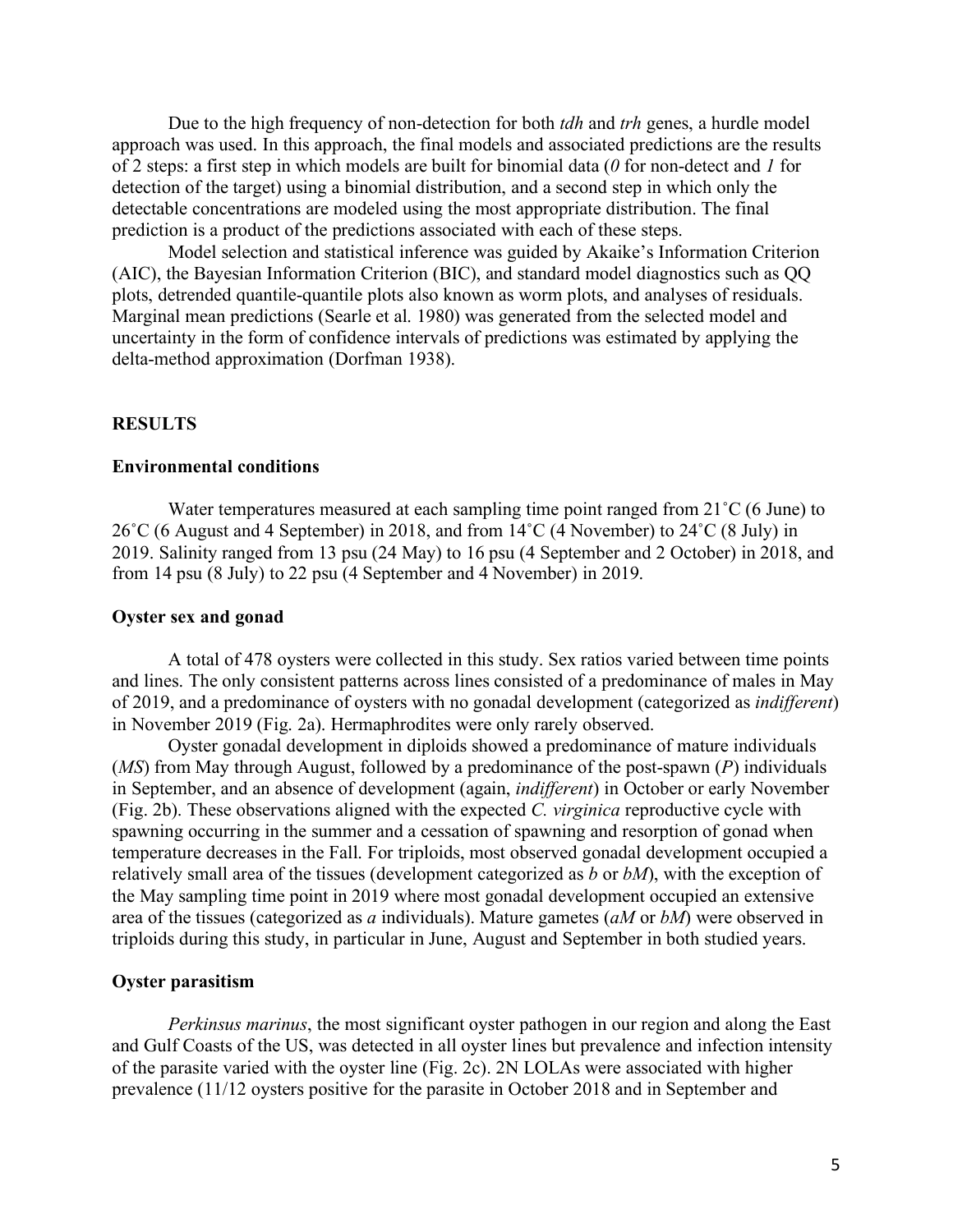October 2019) compared to the other lines. Infection intensity ranged from rare to heavy and again the prevalence of light to moderate (*LM-M*) and moderate-heavy to heavy infections (*MH-H*) was higher in 2N LOLAs compared to the other lines. *Haplosporidium nelsoni* was only detected in 2018, and interestingly, its prevalence was highest in 2N LOLAs (Fig. 2d).



**Fig. 2:** Characterization of oyster sex (**a**), oyster gonadal development (**b**), *Perkinsus marinus* infection intensity (**c**) and *Haplosporidium nelsoni* infection intensity (**d**) in each of the oysters collected during the study. Details regarding the listed categories can be found in Table 1 and Table 2.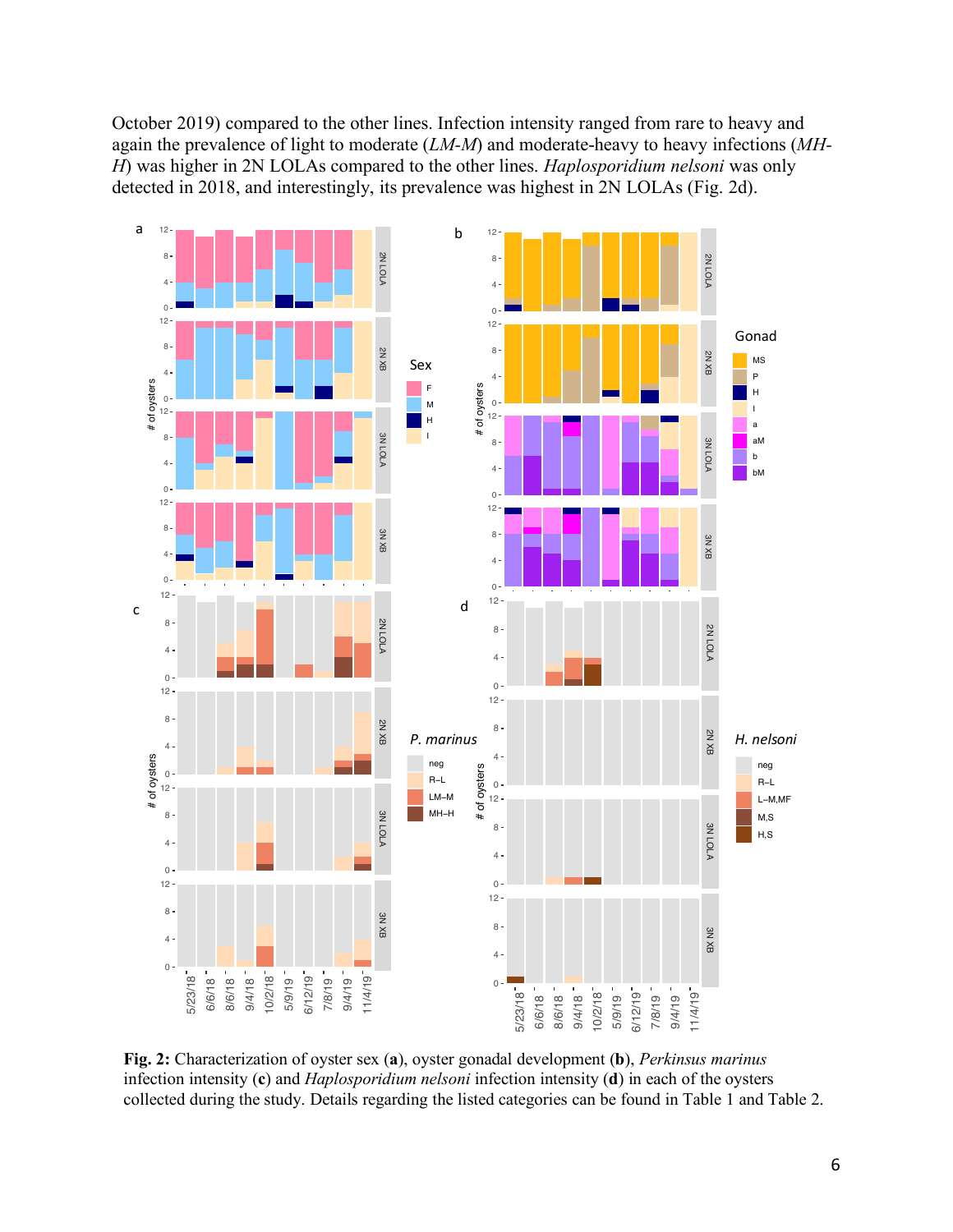### *Vibrio* **spp. prevalence and abundance in individual oysters**

Total *V. vulnificus* (*vvhA* gene) was detected in all oysters except two that were collected in November of 2019 when temperature was its lowest during the study (14˚C). Total *V. parahaemolyticus* (*tlh gene*) was detected in all collected oysters. *Vibrio parahaemolyticus tdh*+ strains were detected in 48% (238 out of 478) of the collected oysters and *V. parahaemolyticus trh*+ strains were detected in 64% (308 out of 478) (Fig. 3).

In 2018, the highest levels of strains carrying *tdh* were detected in May and June across all lines. In 2019, the highest levels of strains carrying this gene were observed in May, June and July (Fig. 3a). The patterns observed for *tdh* strains were also observed for strains carrying the *trh* (Fig. 3b) gene although in 2018, *trh* detectability was also very high in August in addition to May and June, and as noted above strains with this gene were detected more frequently overall than those with the *tdh* gene in both studied years.



Concentrations of total *V. vulnificus* (*vvhA*) in individual oysters ranged from no detection as mentioned above in two oysters to concentrations as high as 394,000 MPN/g (Fig. 4). Although this study did not encompass the colder months of the year, hindering our ability to fully examine seasonal variations, the time points associated with the lowest temperatures (May, October and November) showed a tendency for lower total *V. vulnificus* concentrations compared to other time points. Concentrations of total *V. parahaemolyticus* (*tlh*) ranged from 9.2 to 731,000 MPN/g, and similar to total *V. vulnificus*, concentrations of this species were lower overall in May, October and November compared to the other time points. Concentrations of *V. parahaemolyticus* strains associated with either *tdh* or *trh* gene detection ranged from no detection to 1,470 MPN/g, and from no detection to 1,500 MPN/g, for *tdh* and *trh*, respectively. The dynamics of concentrations of these strains differed from total *V. parahaemolyticus* dynamics. In 2018, both *tdh* and *trh* concentrations were more elevated in general in May and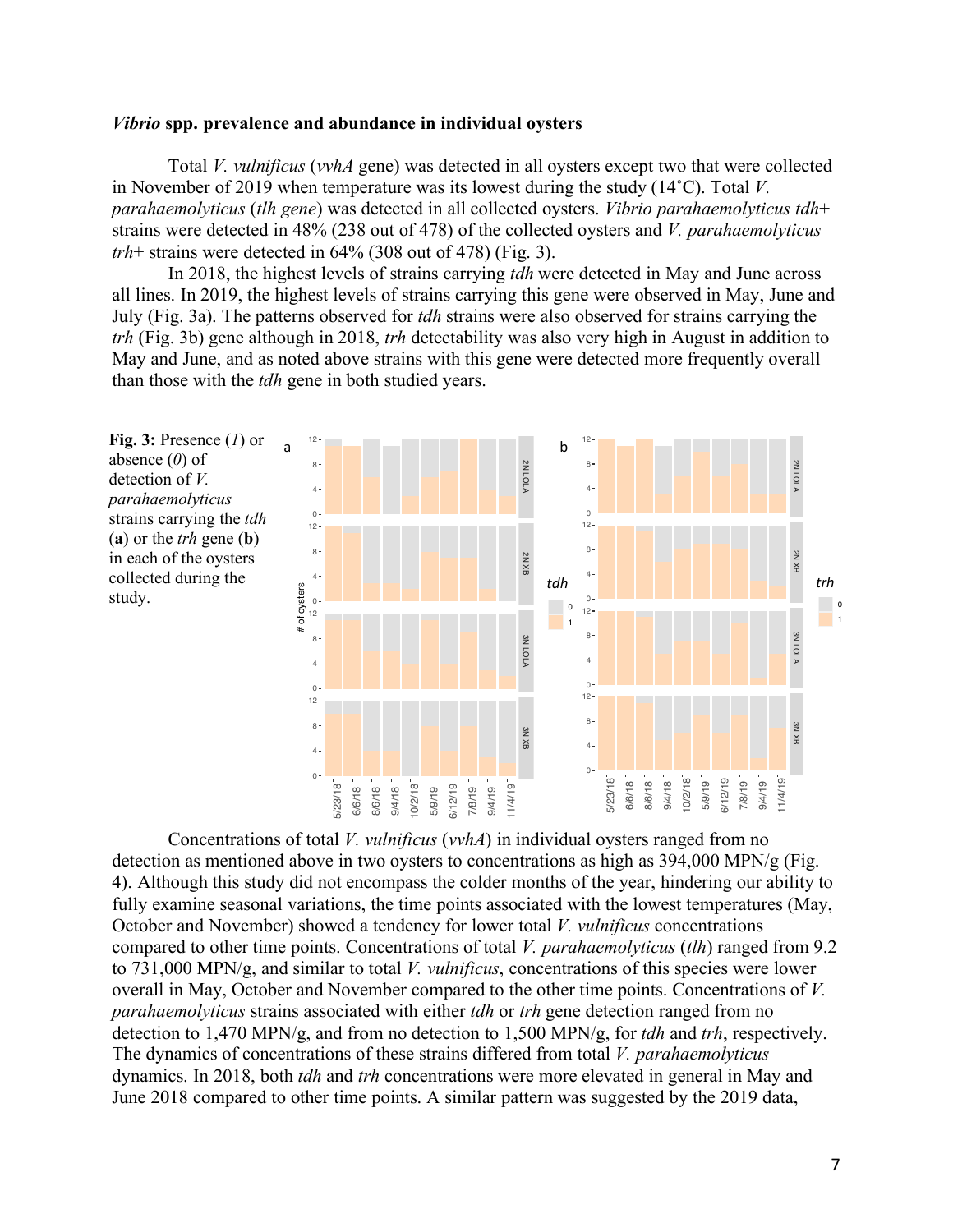

however, concentrations of these strains were lower than in 2018 making these patterns less discernable.

**Fig. 4:** Boxplots showing the concentrations (log<sub>10</sub> MPN/g of tissue) of each *Vibrio* species or strain measured in oyster line and at each time point during the study; total *V. vulnificus* (*vvhA*), total *V. parahaemolyticus* (*tlh*), and pathogenic *V. parahaemolyticus* strains possessing the *tdh* or the *trh* gene.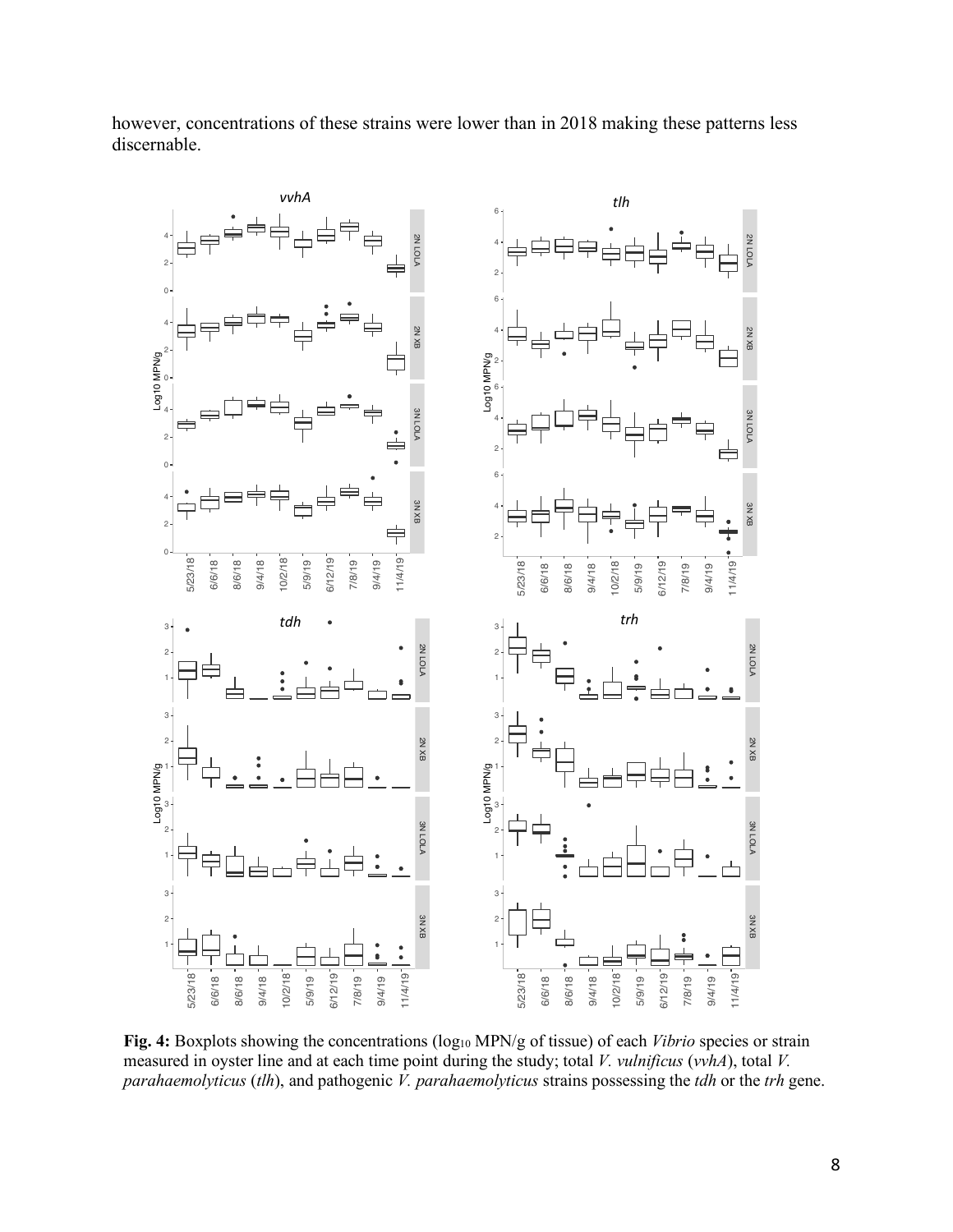### **Statistical analysis**

#### Environmental *models*

Using this approach, predictor variables included in the models were water temperature and/or salinity in combination with variables associated with oyster gonad, sex or parasitism. Models including only temperature (Fig. 5), and in some instances models including only salinity, ranked the highest using AIC and BIC compared to more complex models including additional measures associated with oysters.



Distributions chosen in GAMLSS models as the most appropriately fitting the concentrations of total *V. vulnificus* and total *V. parahaemolyticus* were Box-Cox-t-orig (BCTo). Models including water temperature as a single predictor variable compared to other parameterizations ranked consistently higher than models including variables associated with oyster gonad, sex or parasitism using AIC and BIC. Models including salinity as a single predictor variable also ranked high for total *V. vulnificus* (data not shown) and suggested a negative association; however, under the range of salinities included in this study, the shape of the prediction suggested a very small effect of salinity, at least in comparison to the effect of temperature. For these two gene targets, standard diagnostic plots suggested that models including temperature as a predictor were well adapted to the data. Predictions associated with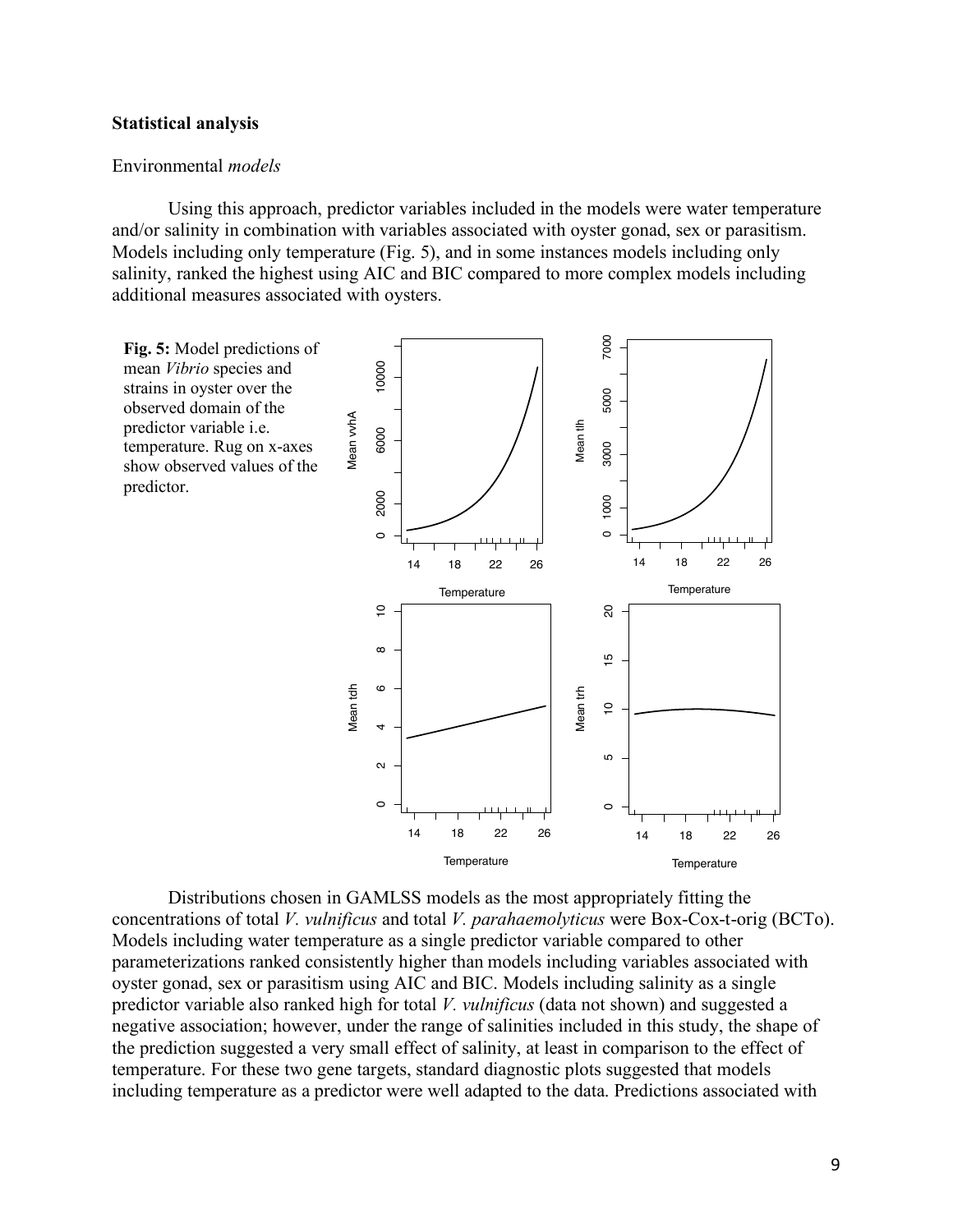these models showed a positive association of total *V. vulnificus* and total *V. parahaemolyticus* with temperature (Fig. 5).

The hurdle model approach used for concentrations of *tdh* and *trh* also identified BCTo as the most appropriate distribution in the second step of this approach. As with total *V. vulnificus* and total *V. parahaemolyticus*, concentrations of *tdh* and *trh* were best described by models including temperature as the single predictor variable, with a slight positive association of *tdh* and *trh* with water temperature (Fig. 5). For *tdh*, the model including salinity as the single predictor ranked high and suggested a negative association. For the *tdh+* and *trh+* strains, however, the diagnostic plots suggested that models may not be fully adapted to the observed data and caution should be used in the interpretation of these results.

#### Oyster *models*

Removing water temperature and salinity and using month as a factor in these oyster models enabled the identification of oyster related variables as potential predictors of *Vibrio* spp. concentrations in oysters. Specifically, models including only oyster line or only oyster sex consistently ranked the highest based on AIC and BIC across all *Vibrio* species or strains analyzed (Fig. 6).

When examining the predictions associated with oyster sex, no general trend emerged across the different gene targets. In some instances, predictions suggested that females are associated with higher concentrations of total *V. parahaemolyticus* (*tlh*) and of *tdh*+ strains*.*  Predictions associated with *vvha* showed a tendency for concentrations in males to be more elevated than in females or indifferent. Finally, predictions suggested a minimal effect of sex on the concentration of *trh*+ strains.

Predictions associated with models including oyster line suggested a stronger effect of oyster line on *Vibrio* spp. concentrations in oysters compared to sex. Interestingly, predictions also suggested that concentrations of *vvha*, *tlh* and *tdh*+ strains were more elevated in 2N LOLAs compared to 3N XB. The observed pattern differed for *trh*+ since predictions suggested a more minimal effect of oyster line as illustrated by the relatively low difference in predicted mean concentrations among oyster lines.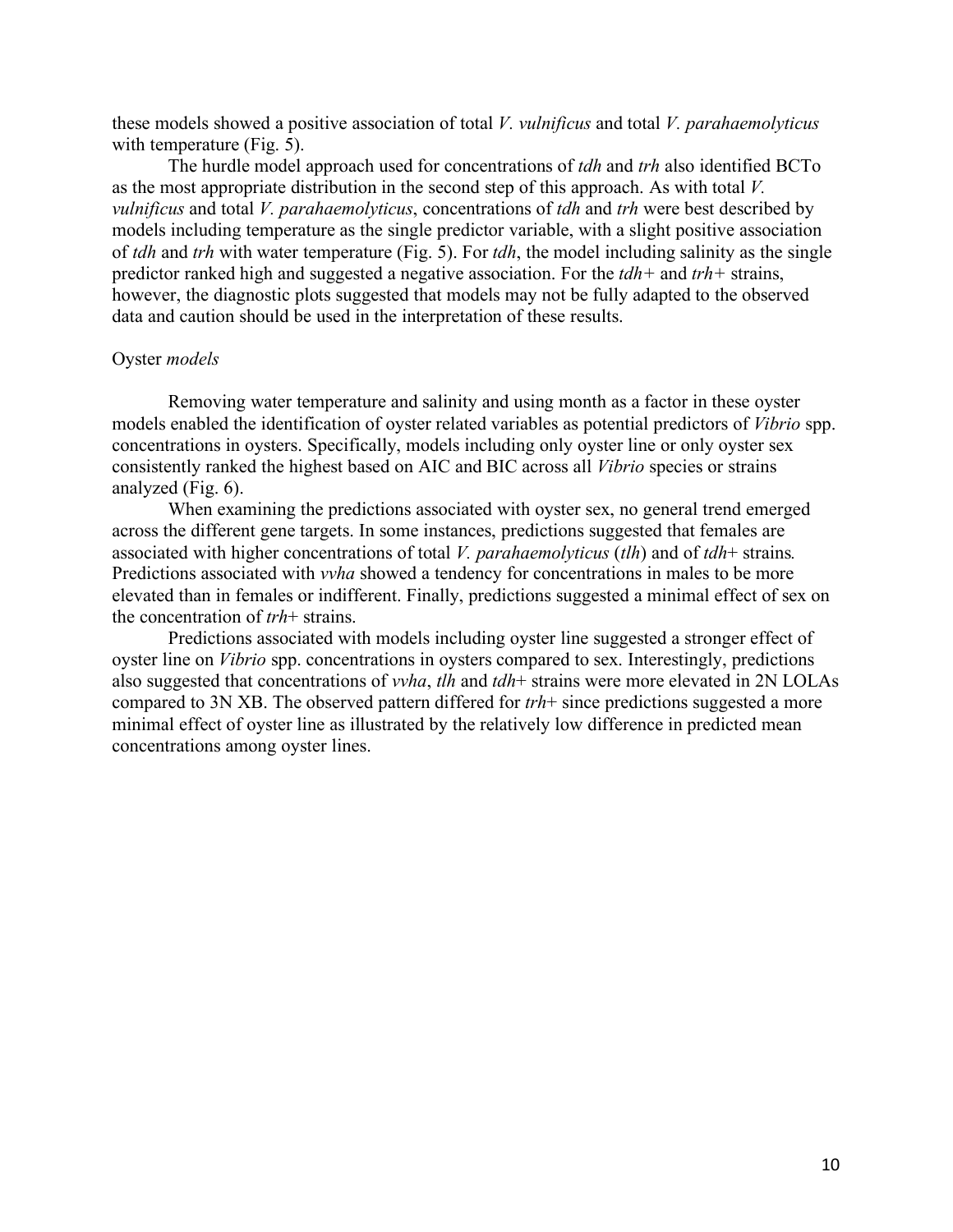

**Fig. 6:** Model predictions of mean *Vibrio* species and strains in oyster over the observed domain of the predictor variable i.e. oyster line or sex. Rug on x-axes show observed values of the predictor. Error bars are 95% confidence intervals.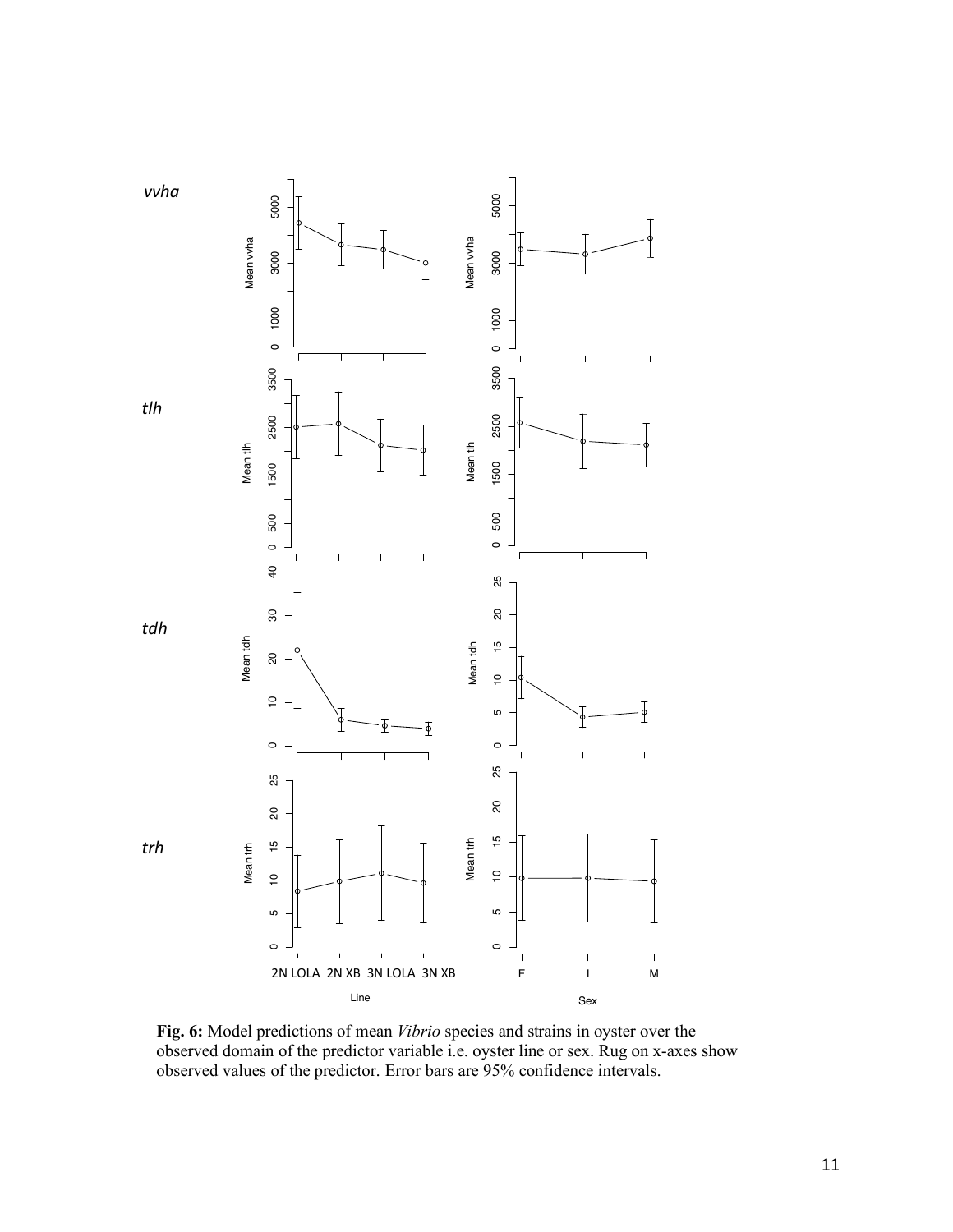#### **DISCUSSION**

Previous studies conducted on total *V. vulnificus* and on total and pathogenic *V. parahaemolyticus* (Bienlien 2016), or on other *Vibrio* spp. such as *V. campbelli* (Williams et al. 2009) and the oyster pathogen *V. splendidus* (De Decker et al. 2011), have suggested an affinity of these bacteria for oyster gonadal tissue. One of our objectives was to further inv estigate the potential influence of oyster gonadal stage on concentrations of human-pathogenic *Vibrio*  species in the eastern oyster *C. virginica*. Our study included data associated with 478 individual oysters, which were analyzed using generalized linear mixed-effects models to identify predictor variable(s) of total *V. vulnificus* and total and pathogenic *V. parahaemolyticus* concentrations in oysters. Using this approach, **our results suggest that gonadal stage does not influence levels of these bacteria in oysters**. While this result seems to contradict the one from Bienlien (2016), who suggested a higher prevalence of pathogenic *V. parahaemolyticus* strains in oysters of peak gametogenic development compared to the prevalence across all oysters, one of the limits of that study was the overall low number of oysters associated with detection of these strains. In our study, strains associated with *tdh* gene detection or with *trh* gene detection were detected among 238 and 308 oysters respectively, allowing better evaluation of potential associations of these strains with gonadal stages or other variables. Based on this more thorough analysis, we suggest that the wide range of concentrations of either *V. vulnificus* or of total and pathogenic *V. parahaemolyticus* observed in oysters collected from the same location at the same time is not driven by differential gonadal development among oysters.

A second objective was to evaluate the influence of oyster ploidy on concentrations of these bacteria in oysters. This objective was tightly linked to the first since diploid and triploid oysters differ in their gonadal development, with triploid oysters generally being characterized by reduced gonadogenesis (Allen & Downing 1986). Because ploidy and oyster lines were correlated to each other, of the two variables, we chose to include oyster line in the models and not ploidy. Oyster lines indeed carried not only information relative to ploidy, but also allowed us to evaluate the potential influence of oyster genetics (i.e., genomic differences between lines) on levels of these pathogens. Our analysis did not reveal an influence of ploidy, however, it unexpectedly did suggest that **an influence of oyster genetics was possible and should be further evaluated**.

Models including oyster line consistently ranked among the two best *oyster* models based on AIC and BIC. Model predictions highlighted a pattern that was consistent among three of our gene targets (*vvha*, *tlh* and *tdh*): a tendency for levels of these bacteria to be more elevated in 2N LOLAs compared to 3N LOLA and 3N XB oyster lines. Higher concentrations of total *V. vulnificus* and *V. parahaemolyticus tdh*+ strains were observed in 2N LOLA oysters compared to oysters from the three other studied oyster lines. Concentrations of total *V. parahaemolyticus* were similar in 2N LOLAs and 2N XBs oysters but these concentrations were more elevated than concentrations observed in 3N LOLAs or 3N XBs. In addition, in our study, 2N LOLAs were associated with higher prevalence and higher infection intensity of both *P. marinus* and *H. nelsoni* compared to the other lines. With this in mind, we hypothesize that 2N LOLAs were under stress and that **their immune system was compromised, favoring an increase in the concentrations of certain** *Vibrio* **spp.** Although 2N LOLAs are bred specifically for low salinity waters and for *P. marinus* resistance, with at least some resistance inherent as well to *H. nelsoni,* it was clear in this study that they were more heavily impacted by these endemic parasites than the XB line that was more purposefully selected for dual disease resistance to both parasites.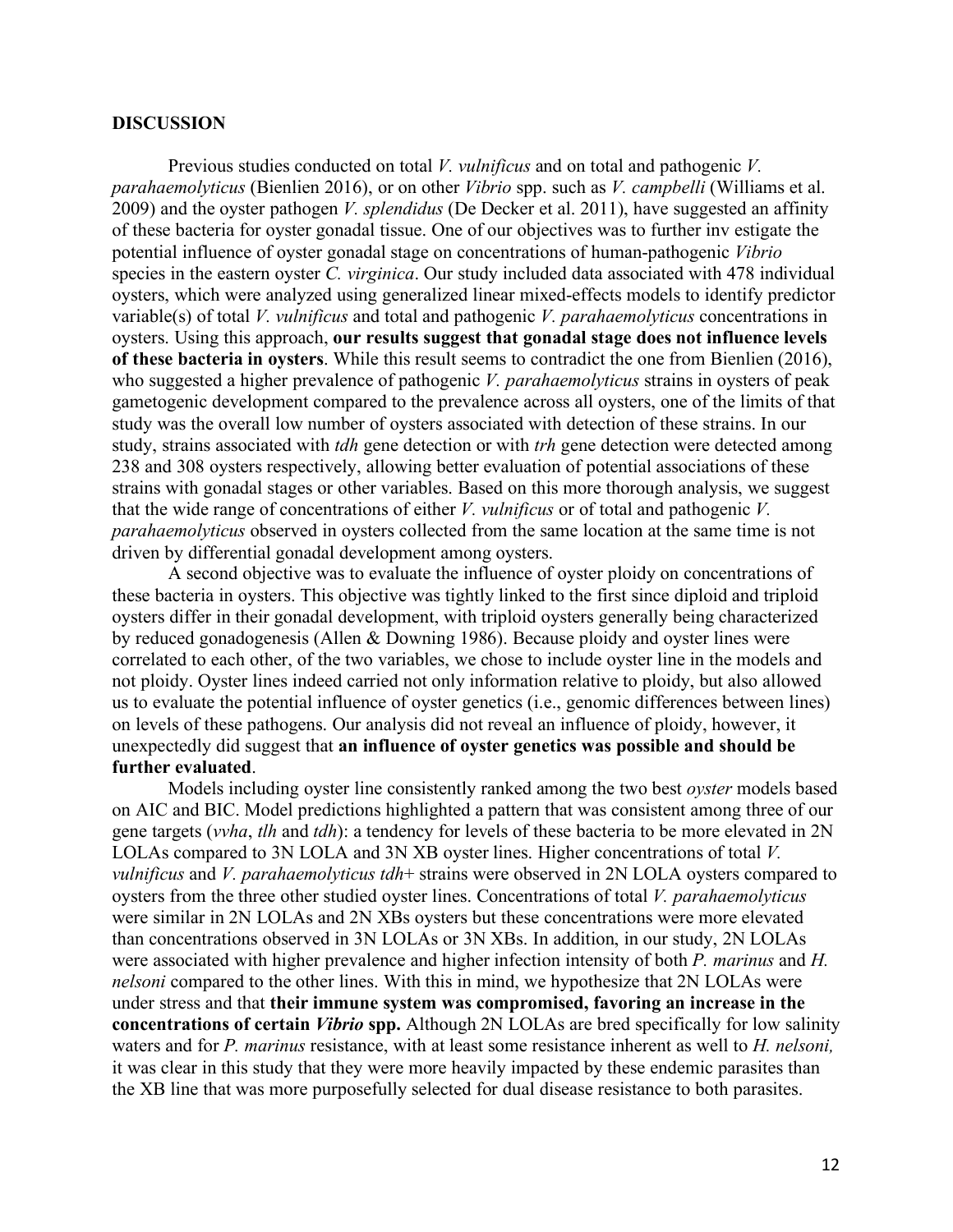Infections with *P. marinus* or *H. nelsoni* were not identified as significant predictors in our analysis, however, if indeed the overall state of the oyster immune system is important with regard to *Vibrio* spp. concentrations in tissues, we hypothesize that these parasite-related measurements failed to capture the weakened immune system of these oysters. Associations between weakened immune system and increased *Vibrio* spp. load and infections are wellknown. A majority of infections by *Vibrio* spp. in humans can remain self-limited, however in immunocompromised patients, the associated disease can become severe and even fatal (CDC 2019). Similarly, oysters weakened by infections by oyster herpesvirus (OsHV-1) have been found to be associated with an increase in tissue colonization by *Vibrio* spp. and other bacteria, which eventually causes the death of the animals (Lorgeril et al. 2018).

*Oyster* models also pointed to oyster sex as a potential predictor variable of importance for human-pathogenic *Vibrio* spp. concentration in oyster. Mean predictions for *tlh* and *tdh* were more elevated in females compared to indifferent or males, while there was a tendency for males to be associated with more abundant *vvha*, and sex had a minimal impact of predicting *trh* means. However, the range of predicted means for these species or strains across different female, male and *indifferent* oysters was reduced compared to what we observed when the effect of oyster line was assessed. With this in mind, we hypothesize that oyster sex has minimal influence on the concentrations of human-pathogenic *Vibrio* spp. in oysters.

We acknowledge that the increase in predicted mean *Vibrio* spp. concentrations observed in 2N LOLAs compared to other lines remained relatively small (~ 1.5 fold increase in *vvha*  concentrations and ~ 4 fold increase in *tdh*). In addition, the confidence intervals associated with the mean predictions suggest that some caution should be used when interpreting our results. However, as discussed above, several arguments suggest that these observations warrant further consideration: 1/ this trend was observed in three of our gene targets; 2/ the oyster line associated with higher predicted means of these *Vibrio* spp. was under higher parasite pressure, and consequently under higher stress, compared to the other lines; and 3/ stress and an associated weakened immune system can favor the proliferation of bacteria including *Vibrio* spp.

In conclusion, our study suggests that oyster gonadal development and oyster ploidy have little to no influence on levels of human-pathogenic *Vibrio* spp. in *C. virginica*. However, we hypothesize that oyster health may influence levels of these bacteria. More specifically we hypothesize that stressful conditions, either due to poor adaptation of the oyster to an environment (as seen in this study), or non-optimal environmental conditions depressing the oyster immune system, may favor increased levels of human-pathogenic *Vibrio* spp. in oyster tissues.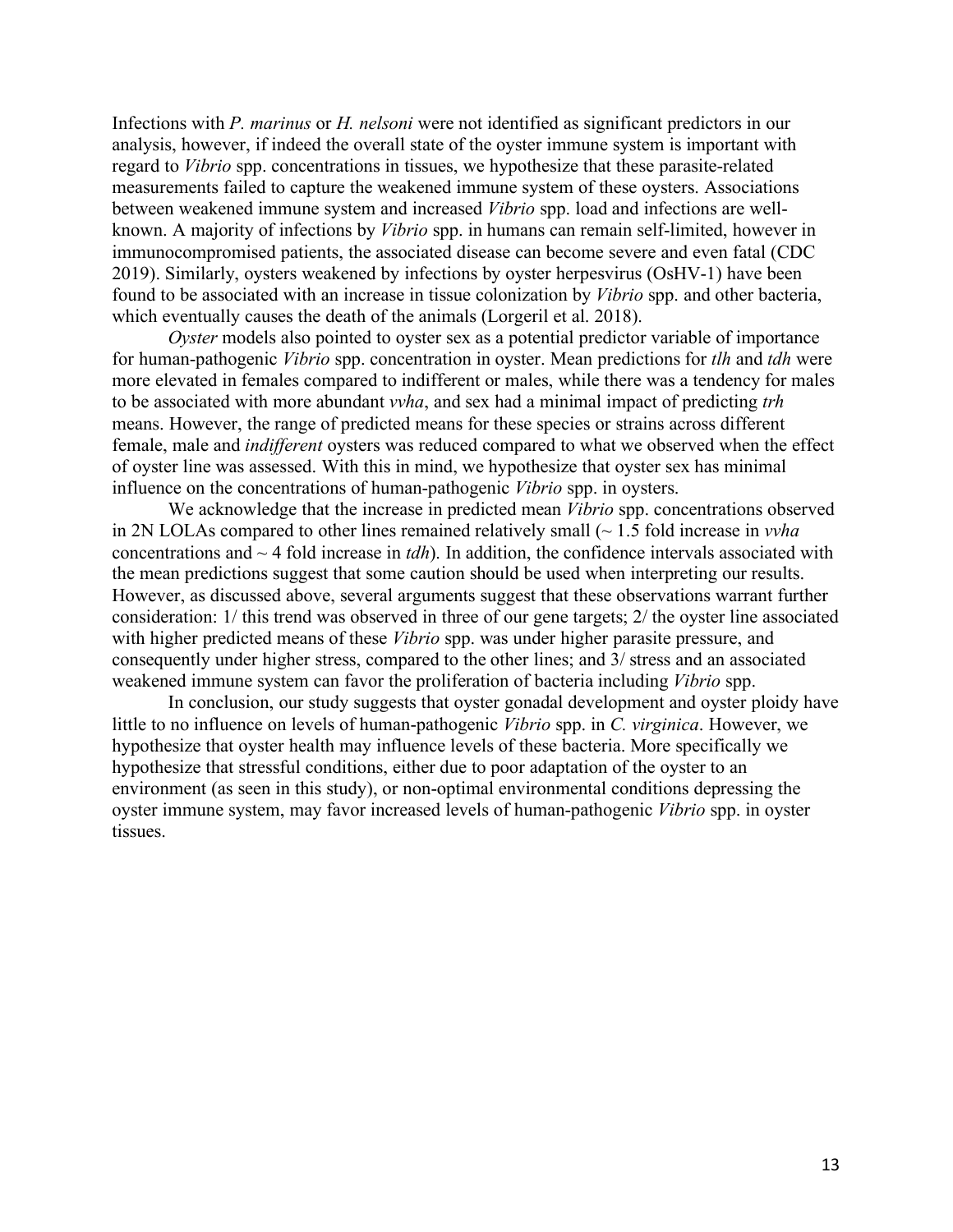# **REFERENCES**

- Allen SK, Downing SL. 1986. Performance of triploid Pacific oysters, *Crassostrea gigas* (Thunberg). I. Survival, growth, glycogen content, and sexual maturation in yearlings. JEMBE 102:197–208
- Bienlien LM. (2016) Influence of *Perkinsus Marinus* Infection and Oyster Health on Levels of Human-Pathogenic Vibrios in Oysters. Dissertations, Theses, and Masters Projects. Paper 1477068161. http://doi.org/10.21220/V5ZW2S
- Campbell MS, Wright AC. 2003. Real-time PCR analysis of *Vibrio vulnificus* from oysters. Appl. Environ. Microbiol. 69:7137–7144.
- Carnegie RB, Burreson EM. 2011. Declining impact of an introduced pathogen: *Haplosporidium nelsoni* in the oyster *Crassostrea virginica* in Chesapeake Bay. MEPS 432:1–15
- Center for Disease Control and Prevention. (2019) *Vibrio* species causing Vibriosis. https://www.cdc.gov/vibrio/index.html
- De Decker S, Normand J, Saulnier D, Pernet F, Castagnet S, Boudry P. 2011. Responses of diploid and triploid Pacific oysters *Crassostrea gigas* to *Vibrio* infection in relation to their reproductive status. J. Invert. Pathol. 106:179–191.
- Dorfman R. 1938. A note on the  $\delta$ -method for finding variance formulae. The Biometric Bulletin 1:129-137.
- Jones JL, Noe KE, Byars R, DePaola A. 2009. Evaluation of DNA colony hybridization and realtime PCR for detection of *Vibrio parahaemolyticus* and *Vibrio vulnificus* in postharvestprocessed oysters. J. Food Prot. 72:2106–2109.
- Kaysner CA, Depaola, A. 2004. *Vibrio*. Bacteriological Analytical Manual-FDA (http://www.cfsan.fda.gov/~ebam/bam-9.html).
- Lorgeril J et al. 2018. Immune-suppression by OsHV-1 viral infection causes fatal bacteraemia in Pacific oysters. Nature Com. 9:4215 | DOI: 10.1038/s41467-018-06659-3
- Mann R, Southworth M, Carnegie RB, Crockett R. Temporal variation in fecundity and spawning in the Eastern oyster, *Crassostrea virginica*, in the Piankatank River, Virginia. J. Shellfish Res. 33:167-176.
- Matt, JL, Allen, SK Jr. 2021. A classification for gonad development in triploid *Crassostrea virginica*. Aquaculture 532:735994.
- Nordstrom JL, Kaysner CA, Blackstone GM, Vickery MCL, Bowers JC, DePaola A. 2004. Effect of intertidal exposure on *Vibrio parahaemolyticus* in Pacific Northwest oysters. J. Food Protect. 67:2178–2182.
- R Core Team. 2020. R: A language and environment for statistical computing. R Foundation for Statistical Computing, Vienna, Austria. URL https://www.R-project.org/.
- Shaw BL, Battle HI. 1957. The gross and microscopic anatomy of the digestive tract of the oyster *Crassostrea virginica* (Gmelin). Can. J. Zool. 35:325–347.
- Stasinopoulos DM, Rigby RA, Heller GZ, Voudouris V, De Bastiani F. 2017. Flexible regression and smoothing using GAMLSS in R. CRC Press, Boca Raton, FL
- Takemura, AF, Chien DM, Polz MF. 2014. Associations and dynamics of Vibrionaceae in the environment, from the genus to the population level. Front. Microbiol. doi: 10.3389/fmicb.2014.00038
- U.S. Food and Drug Administration. 2010. Microbiological Methods and Bacteriological Analytical Manual. Appendix 2: most-probable number from serial dilutions. http://www.fda.gov/Food/FoodScienceResearch/LaboratoryMethods/ucm109656.htm